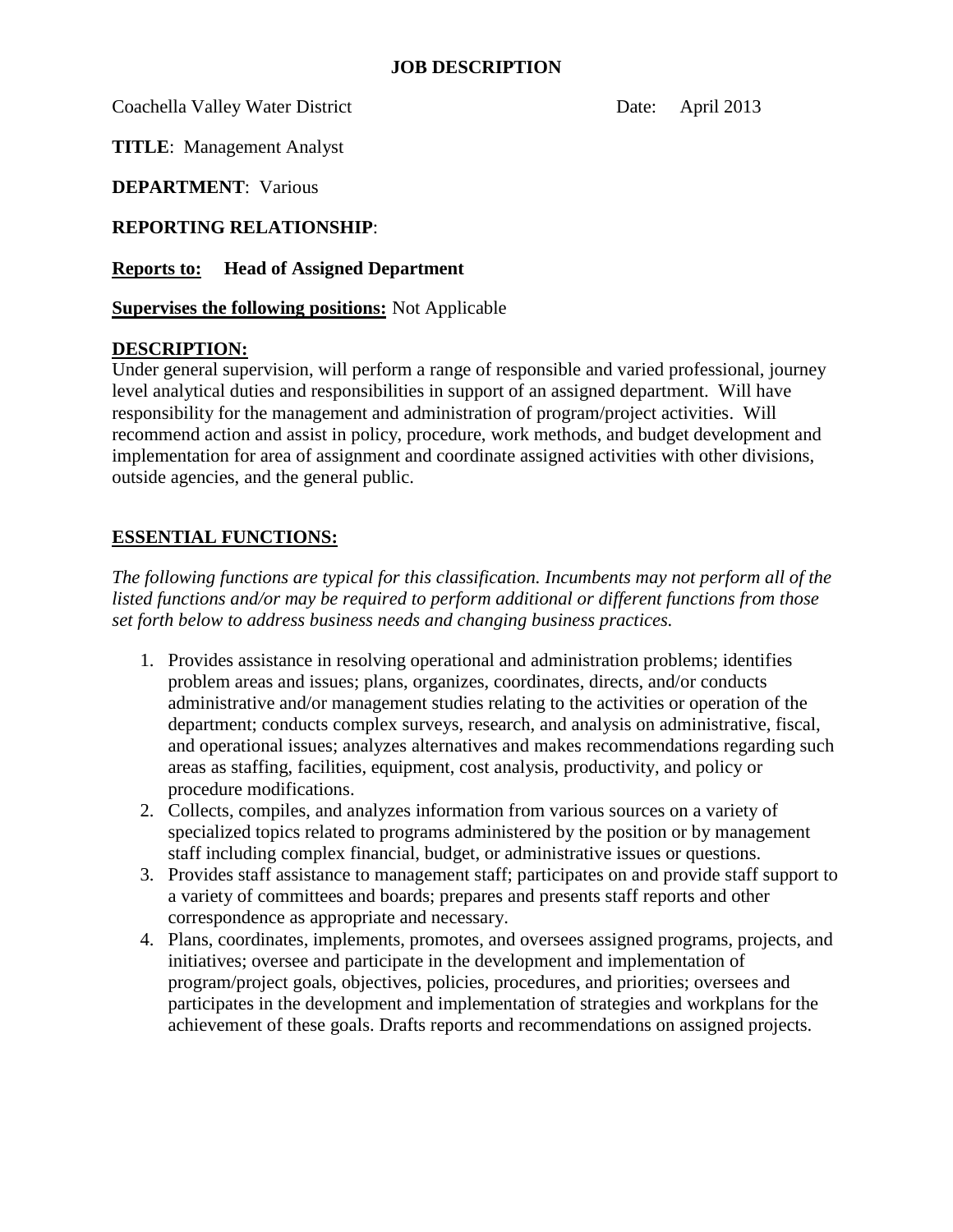## Management Analyst – Page 2

## **ESSENTIAL FUNCTIONS (Cont.)**:

- 5. Performs a range of duties involved in the identification, planning, development, and implementation of new and/or modified programs/projects; oversees or performs the necessary research and analysis to justify the appropriateness of implementing the proposed program/project; prepares presentation materials and background documentation; monitors project success using appropriate tracking and feedback systems.
- 6. Coordinates assigned services and program/project activities with those of other District programs, functions, departments and staff, as well as external agencies, groups, and the general public to ensure effective cooperation consistent with optimal efficiency, effectiveness, and economy; coordinates data, resources, and work products as necessary and upon request in support of a productive and positive working environment; represents the assigned area to public and private groups, organizations, and other District groups; provides information and assistance as appropriate.
- 7. Participates in the preparation of mid-year and end-of-fiscal year budget documents; Maintains and monitors appropriate budgeting controls; Monitors expenditure and revenue activity.
- 8. Builds databases and spreadsheets of financial, budgetary, and other data; Prepares comprehensive technical records and reports to present and interpret data, identify alternatives, and make and justify recommendations.
- 9. Reviews work for accuracy and recommends improvements in work flow, procedures and use of equipment and forms.
- 10. Independently performs complex and responsible analytical work in support of Departmental functions, programs, goals and objectives.
- 11. Performs related duties as required.

## **MINIMUM QUALIFICATIONS:**

Experience and Education: Two years of responsible administrative and management analysis experience supplemented by a Bachelor's degree from an accredited college or university with major course work in public administration, business administration, or a field related to area of assignment. An equivalent combination of experience and education sufficient to perform the essential job functions and provide the required knowledge and abilities is qualifying.

Knowledge of: - Principles and practices of public administration. - Organization and operation of municipal government. - Principles and practices of program development and administration. - Organizational and management practices as applied to the analysis and evaluation of programs, policies, and operational needs related to area of assignment. - Principles and practices of contract negotiation, preparation, and monitoring. - Principles and applications of critical thinking and analysis.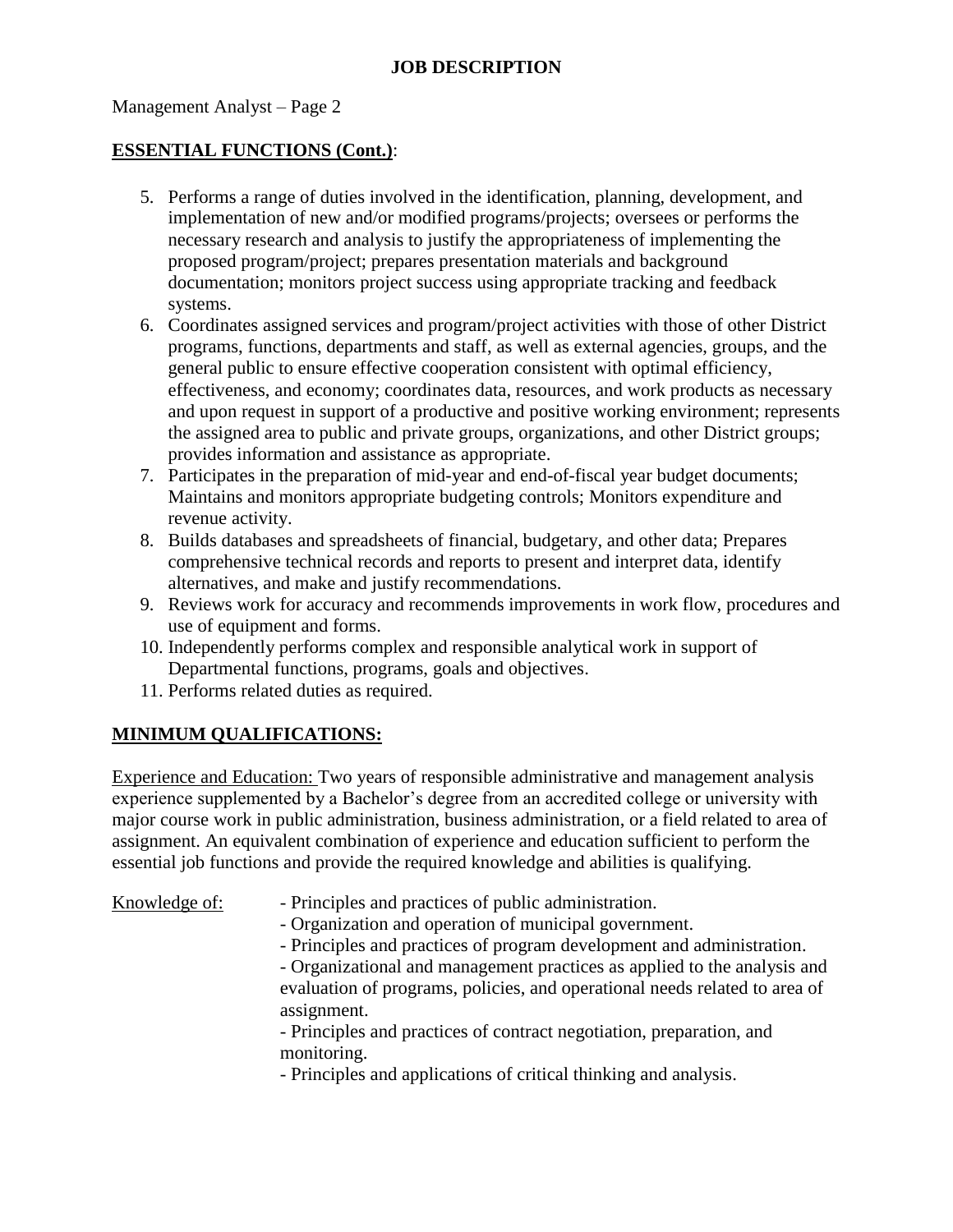## **JOB DESCRIPTION**

# Management Analyst – Page 3

# **MINIMUM QUALIFICATIONS (Cont.)**:

| Knowledge of (Cont.): |                                                                                                                                                                                                                                                                                                                                                                                                                                                                                                                                                                                                                                                                                                                                                                                                                                                                                                                                                                                                                                                                                                                                                                                                                                                                                                                                                                                                                                                                                                                                                                                                  |
|-----------------------|--------------------------------------------------------------------------------------------------------------------------------------------------------------------------------------------------------------------------------------------------------------------------------------------------------------------------------------------------------------------------------------------------------------------------------------------------------------------------------------------------------------------------------------------------------------------------------------------------------------------------------------------------------------------------------------------------------------------------------------------------------------------------------------------------------------------------------------------------------------------------------------------------------------------------------------------------------------------------------------------------------------------------------------------------------------------------------------------------------------------------------------------------------------------------------------------------------------------------------------------------------------------------------------------------------------------------------------------------------------------------------------------------------------------------------------------------------------------------------------------------------------------------------------------------------------------------------------------------|
|                       | - Methods and techniques of effective technical, administrative, and<br>financial record keeping, report preparation, and presentation.<br>- Principles of business letter writing including proper English usage,<br>spelling, grammar, and punctuation.<br>- Pertinent federal, state, and local laws, codes, and regulations.<br>- Principles of supervision and training.<br>- Office procedures, methods, and equipment including computers and<br>applicable software applications such as financial systems, word<br>processing, spreadsheets, and databases.<br>- Principles, trends, methods, and techniques used in customer service,<br>public relations, public information, and program education and<br>promotion.                                                                                                                                                                                                                                                                                                                                                                                                                                                                                                                                                                                                                                                                                                                                                                                                                                                                 |
| <u>Ability</u> to:    | - Plan, organize, direct, coordinate, and evaluate assigned programs;<br>oversee and participate in the development and administration of program<br>goals, objectives, and procedures.<br>- Perform a range of professional analytical, programmatic, and<br>administrative duties involving the use of independent judgment and<br>personal initiative.<br>- Collect, evaluate, and interpret varied information and data.<br>- Research, analyze, and formulate recommendations, work plans, and<br>activities regarding planning, technical, and administrative issues.<br>- Analyze problems, identify alternative solutions, project consequences of<br>proposed actions and implement recommendations in support of goals.<br>- Develop recommendations for problematic areas and implement and<br>monitor changes.<br>- Read and interpret plans and specifications.<br>- Prepare clear and concise technical, administrative, financial reports,<br>tables, schedules, summaries, and other materials in statistical and<br>narrative form.<br>- Establish and maintain various data collection, record keeping, tracking,<br>filing, and reporting systems.<br>- Research, negotiate, manage, and monitor contracts and agreements.<br>- Understand the organization and operation of the District, assigned<br>program, and of outside agencies as necessary to assume assigned<br>responsibilities.<br>- Understand, interpret, and apply administrative and departmental policies<br>and procedures as well as pertinent federal, state, and local laws, codes,<br>and regulations. |